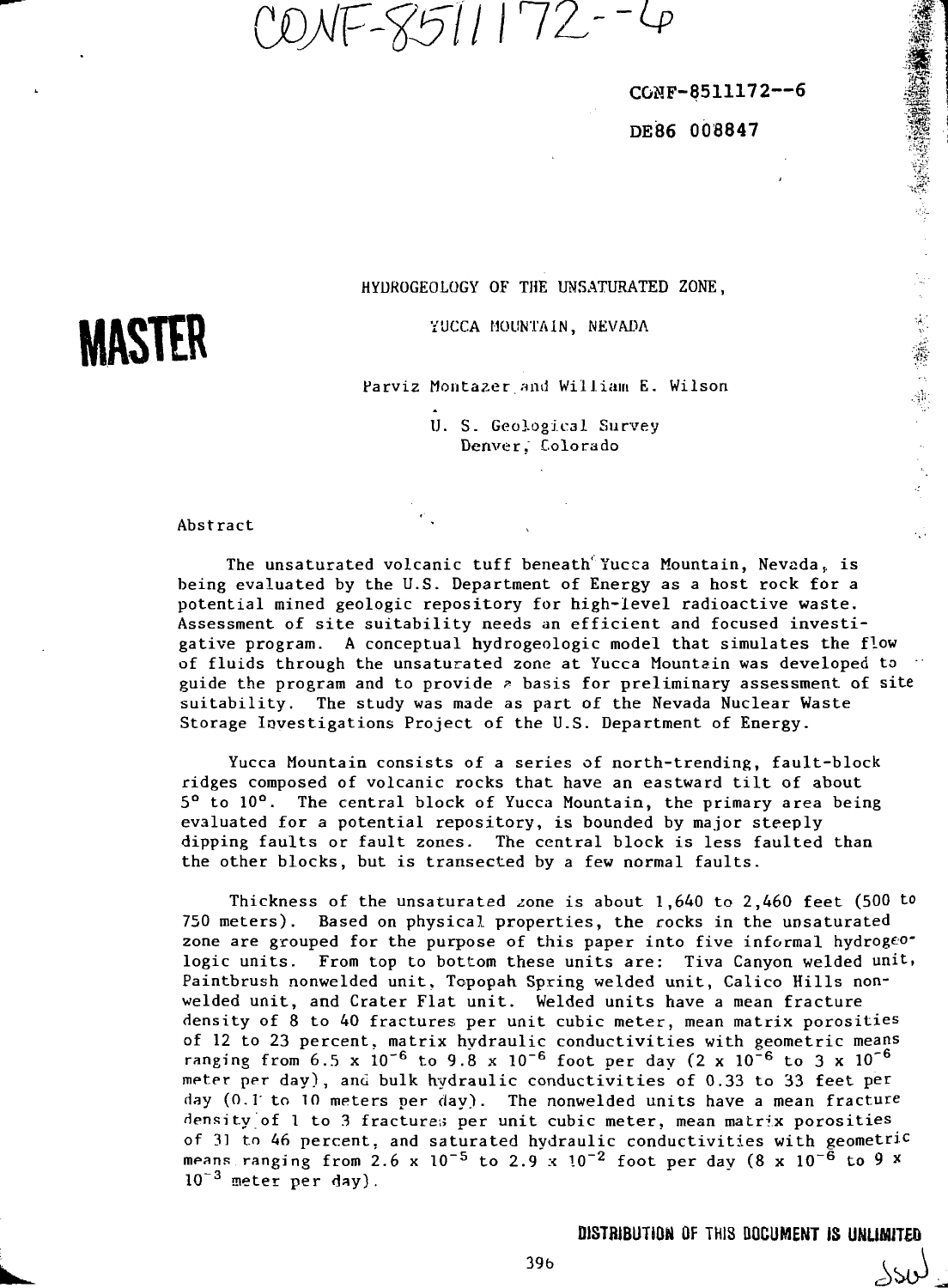**Average annual precipitation at Yucca Mountain is estimated to be 5.9 inches (ISO millimeters) per year; less than 0.002 inch (0.5 millimeter) per year becomes recharge to the saturated zone. Surface runoff is infrequent.and of short duration, and no perennial streams exist in this area. Precipitation occurs during a few intense storms. Water infiltrates principally into the Tiva Canyon welded unit, but also into alluvial surficial deposits, the Paintbrush nonwelded unit, and the Topopah Spring welded unit, where these deposits or units are exposed at the land surface.**

**According to the conceptual model of flow in the unsaturated zone, percolation through the matrix principally occurs vertically in the welded units and both laterally and vertically in the nonw\_'lded units. Fracture flow is predominant in the Tiva Canyon welded unit during intense pulses of infiltration and** is **insignificant in** the **Topopah Spring welded unit, except** near the upper contact and near the structural features. **Temporary** development of perched water is possible near the structural features within and above the nonwelded units. This water drains into the structural features, and much of it travels directly to the water table.

#### Introduction

Yucca Mountain, Nevada, is one of several sites under consideration by the U.S. Department of Energy as the Nation's first mined geologic repository for storing high-level nuclear wastes. The U.S. Geological Survey has been conducting hydrologic, geologic, and geophysical investigations at Yucca Mountain and the surrounding region in order to help assess the suitability of the site for a repository. These investigations are part of the Nevada Nuclear Waste Storage Investigations (NNWSI) Project and are conducted in cooperation with the U.S. Department of Energy, Nevada Operations Office, under Interagency Agreement DE-AI08-78ET44802.

Under current conceptual designs, the waste would be placed within the thick section of unsaturated volcanic tuff that underlies Yucca Mountain. Investigations are underway to evaluate the hydrologic conditions, processes, and properties of the unsaturated zone at this site. This report proposes a conceptual flow model that has been developed from preliminary investigative results and from a general understanding of principles of unsaturated-zone flow.

# Concept of a Repository in the Unsaturated Zone

The initial focus of the NNWSI Project in the late 1970's was to evaluate the suitability of placing a repository in the saturated zone beneath Yucca Mountain. However, the concept of storing waste in the unsaturated zone had been noted in the literature for nearly a decade (Winograd, 1972, 1974). Later, Winograd (1981) summarized the advantages associated with thick unsaturated zones, with special reference to **the** Nevada **Test** Site. Roseboom **(1983) expanded on the concept and proposed design features that could enhance the isolation potential of this environ- \*ent.** At Yucca Mountain, as an understanding of the hydrologic system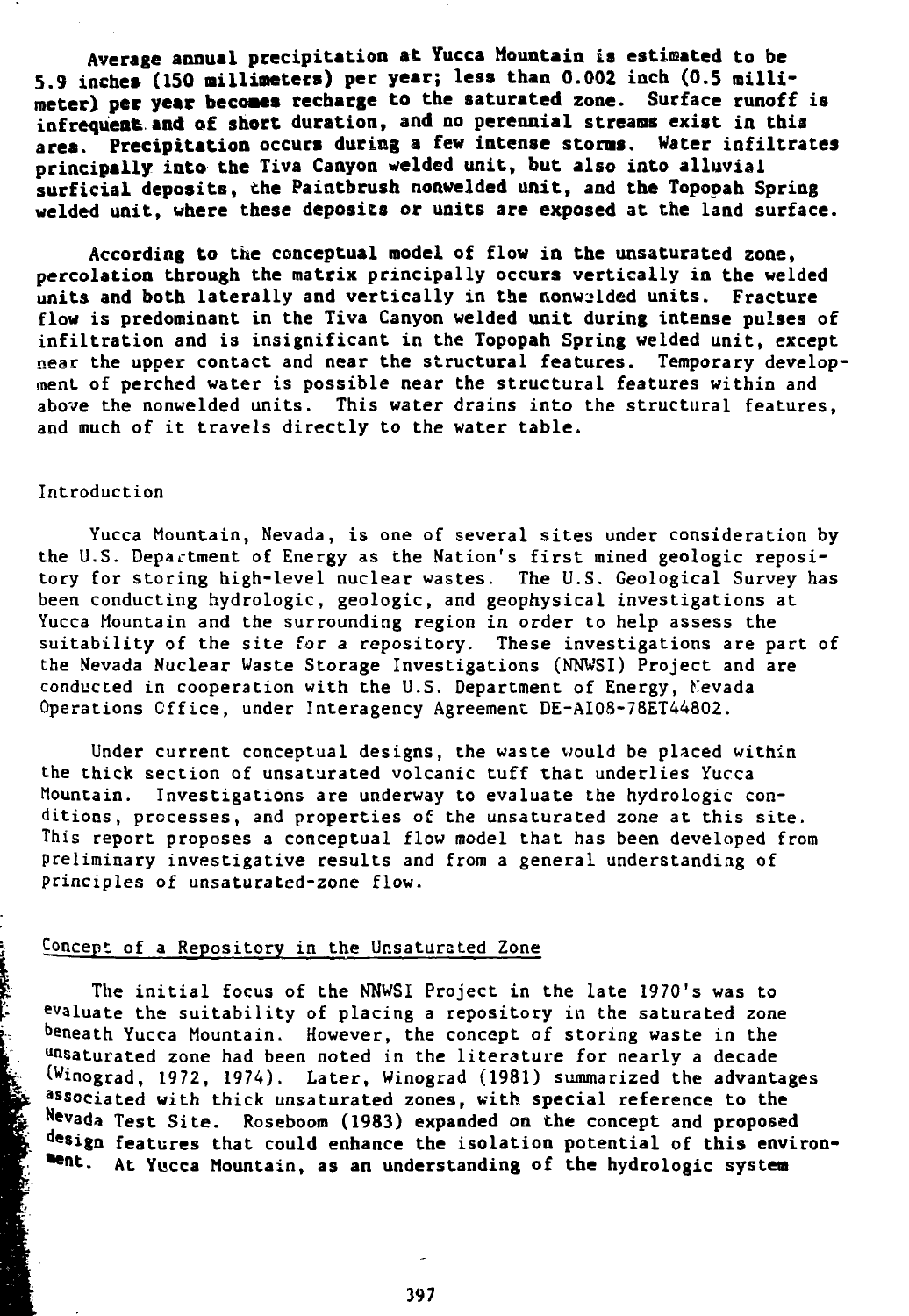**began to develop, and as a result of the urging by various components of the scientific comusity, more careful consideration was given to the unsaturated zone. In 9982, investigative emphasis was snifted to the unsaturated zone.**

**One of the features of Yucca Mountain that per jits consideration of a repository in the unsaturated zone is the very deep water table, generally about 1,640 to 2,460 ft (500 to 750 m) below land surface (Robison, 1984). As proposed, the repository would be constructed in the lower part of a densely welded fractured tuff, the Topopah Spring Member** of **the Miocene Paintbrush Tuff. These rocks appear to have geomechanical properties that permit the construction of stable openings and** geochemical and **thermal** properties that are suitable for storage of **waste** (Johnstone et al., 1984). In addition, these rocks have a fracture density (Scott et al, 1983) that probably promotes rapid drainage of water. Moreover, a waste package and underground facility probably can be designed to enhance water drainage into the surrounding rocks with only minimal contact of the water with the waste package (Roseboom, 1983).

At the Yucca Mountain site, the unsaturated zone could be a natural barrier to radionuclide migration that would add to the barriers that exist in the saturated-zone system. The first component of the unsaturated-zone barrier is the very slow flux of water that occurs at Yucca Mountain. Next, a sequence of nonwelded porous tuff that overlies the potential host rock probably forms a natural capillary barrier to retard the entrance of water into the fractured tuff. A similar sequence of nonwelded tuff underlies the potential host rock. This underlying nonwelded tuff locally contains sorptive zeolites and clays that could be an additional barrier to the downward transport of radionuclides from a repository to the water table.

Although, the general conditions described above probably exist, details of the hydrologic processes, conditions, and properties in the unsaturated zone are unknown. These details need to be known to charac- • terize the site properly. The current lack of knowledge is the result of: (1) Lack of data, because of the newness of the focus on the unsaturated ' zone; (2) inadequacy of the general state of understanding of the physics of flow in thick, fractured-rock unsaturated zones in arid environments; and (3) lack of well-established techniques for testing and evaluating **the** hydrology of such unsaturated zones. To develop the information and understanding needed to assess the suitability of the unsaturated zone **at** Yucca Mountain within the time frame imposed by the national site-selection effor., an efficient and focussed investigative program needs to be  $con^$ ducted, and preliminary results need to be obtained quickly. A **conceptual-'** hydrologic model is needed to guide the program and to provide a basis for the useful preliminary assessment of site integrity.

ŗ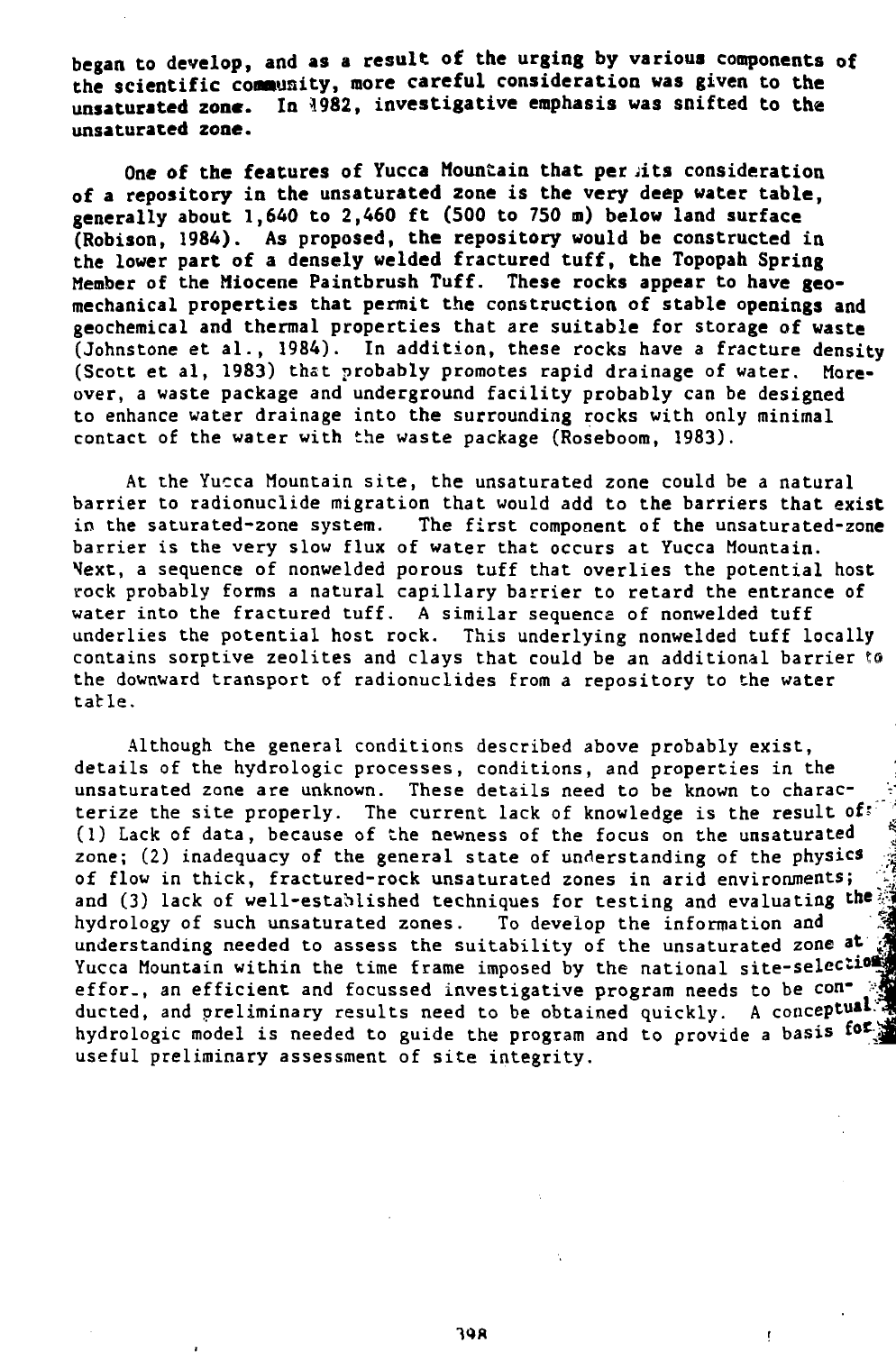#### **purpose and Scope**

**The purpose of this paper is to describe the hydrogeologic setting of the unsaturated zone at Yucca Mountain and to examine some conceptual hypotheses of flow of fluids through this hydrogeologic system.** Scott **et al. (1983) presented an initial conceptual hydrogeologic model** for **the unsaturated zone at Yucca Mountain, based on detailed geologic, but very limited hydrologic, information. In this report, some of their concepts are examined and either supported or modified, and new concepts are developed. Much of this report is from a more detailed description given by Montazer and Wilson (1984).**

**Extensive geologic** information but relatively few hydrologic **data** currently exist **from** the unsaturated zone in **the** Yucca Mountain area. Many uncertainties remain to be resolved concerning hydrologic conditions and processes. As a result, most of the concepts preserted in this report are intentionally descriptive and conjectural, with little quantitative basis provided. However, for the sake of directness and simplicity of expression, the model is presented as if it were a true expression of the facts. The authors recognize, and the reader should be aware, that the proposed model probably is not the only reasonable description that could be made at this point, and it certainly is subject to revision and quantification as more data become available. However, the framework presented in this paper provides sufficient flexibility for future adjustments of the boundary conditions and, thereby, modification of the model.

#### General Setting

i<br>F

Yucca Mountain lies in and west of the southwestern part of the Nevada Test Site (NTS) (fig. 1). The NTS, used principally by the U.S. Department of Energy for underground testing of nuclear devices, is in Nye County, Nevada, about 65 mi (105 km) northwest of Las Vegas. The part of the mountain of principal interest is informally termed the central block, as outlined in figure 2. The central block approximately corresponds to the area under consideration by the U.S. Department of Energy for a repository, or the primary repository area.

Yucca Mountain is in the Great Basin physiographic province. The maximum altitude of the central block is 4,950 ft (1,509 m). Along the highest ridge within the central block (Yucca Crest, fig. 2), altitudes generally are between 4,806 and 4,840 ft  $(1,465$  and  $1,475$  m). The crest is about 1,510 ft (460 m) above Jackass Flats (fig. 1) to the east, and about  $590$  ft (180 m) above Solitario Canyon to the west. Topography of the mountain is rugged. The mountain consists of a series of north-trending fault-block ridges underlain by volcanic rocks (fig. 2) that generally have an eastward tilt of 5° to 10° (Scott and Bonk, 1984). Washes, generally underlain by alluvium, dissect the mountain. The major washes in the northeastern part of the mountain are approximately parallel to a northwesttrending strike-slip fault system and drain southeastward to Fortymile Wash (figs. 1 and 2). The upstream reaches of most of **the** washes are parallel to the dips of **the** uppermost strata of **the** mountain.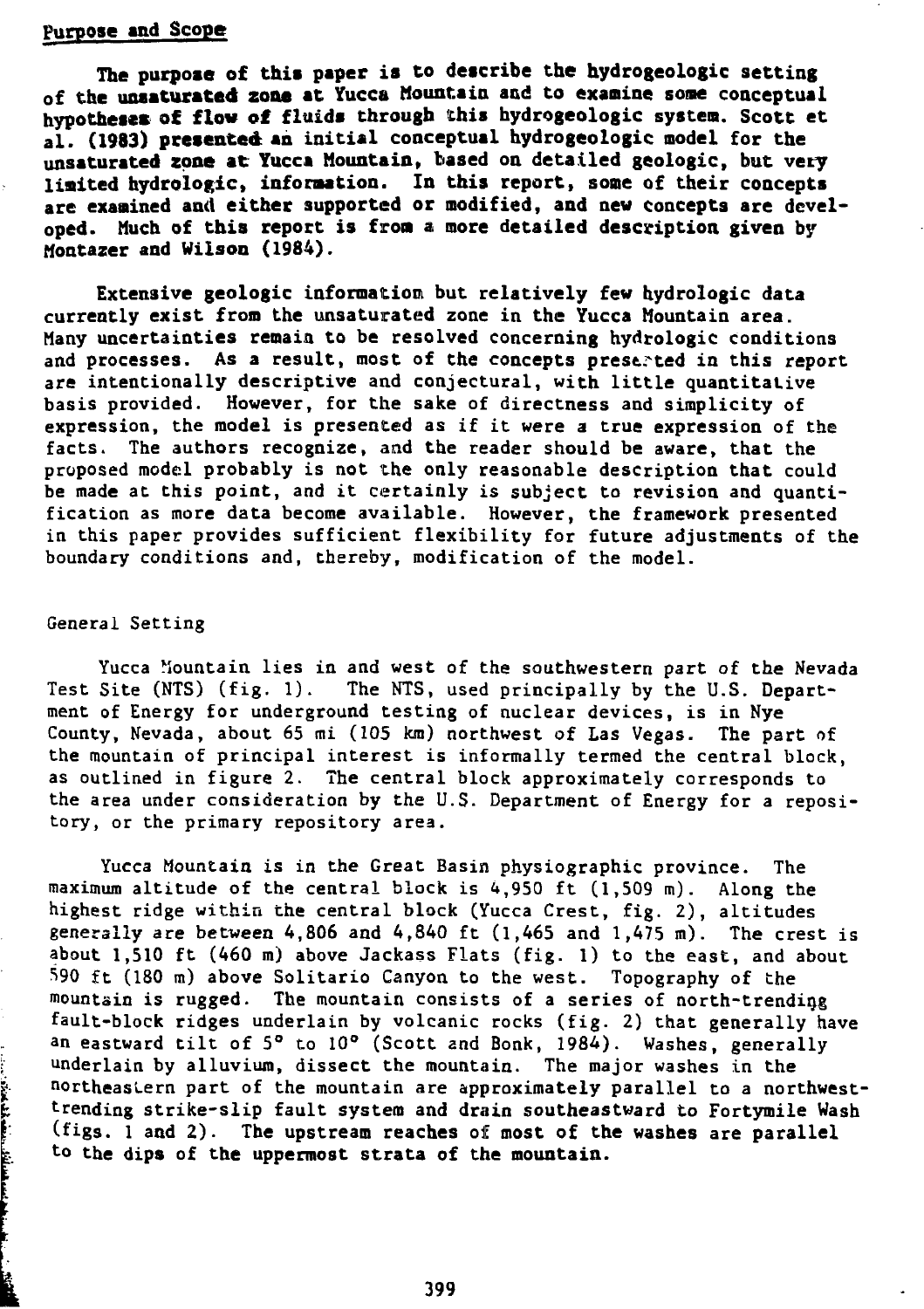

Figure 1.--Location of Yucca Mountain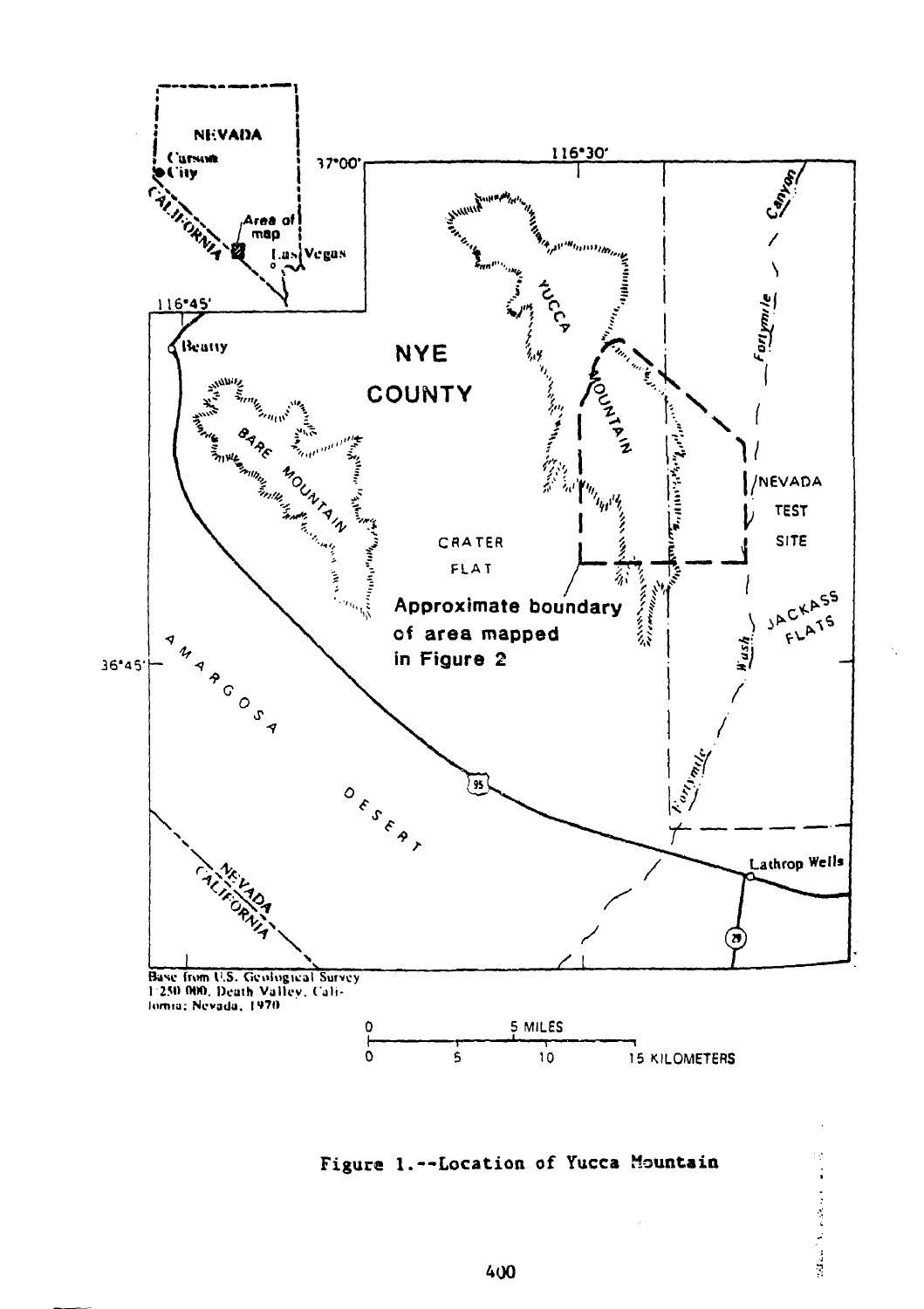

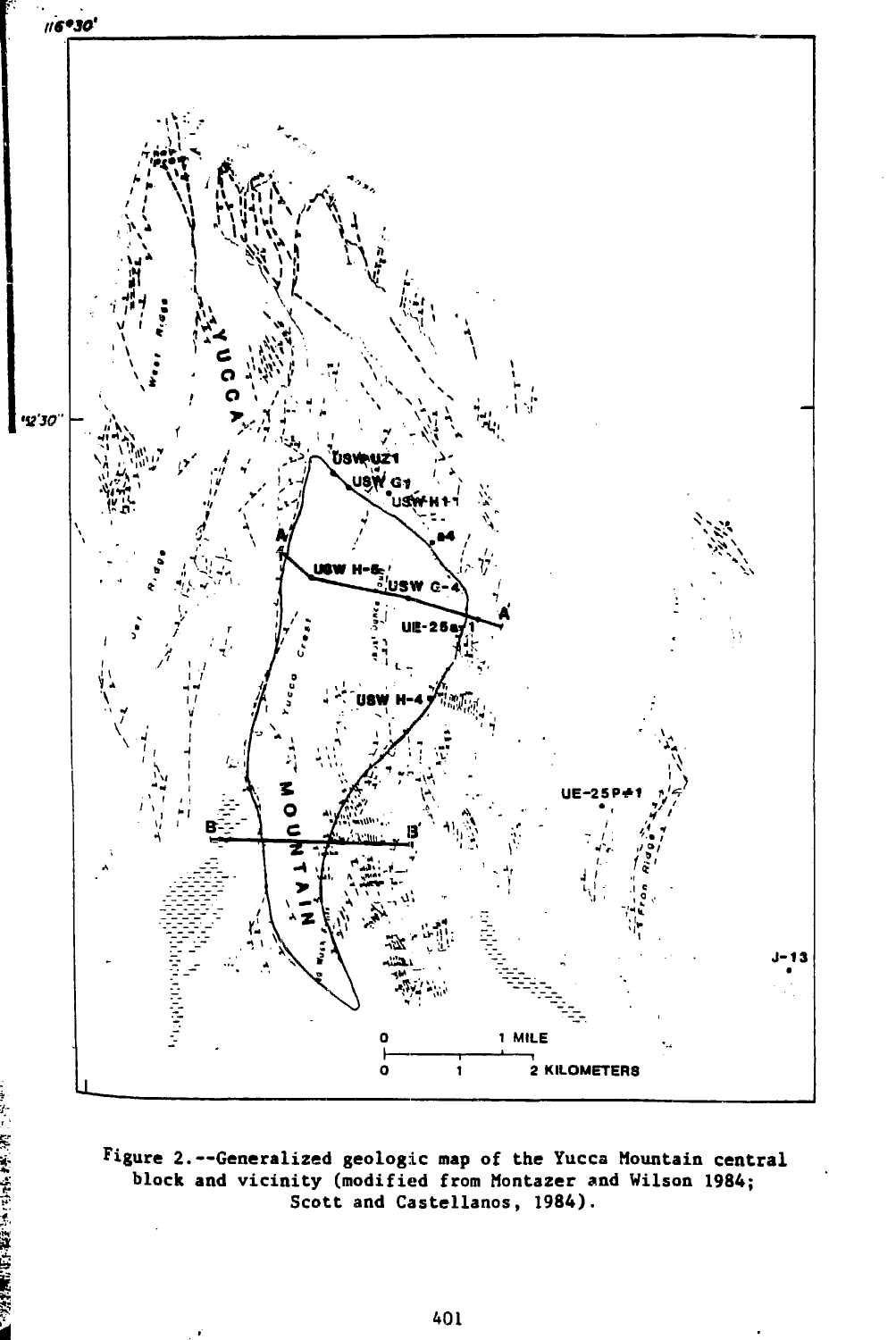## **EXPLANATION**

**ALLUVIUM AND COLLUVIUM OF QUATERNARY ANO TERTIARY AGE**

|  |                |  | - |
|--|----------------|--|---|
|  |                |  |   |
|  |                |  |   |
|  |                |  |   |
|  | Ŧ<br>ويتعاصبوا |  |   |

**RAINIER MESA MEMBER OF THE TIMBER**

**MOUNTAIN TUFF OF MIOCENE AGE**

**PAINTBRUSH TUFF OF MIOCENE AGE**

**CONTACT**

**NORMAL FAULT-Dashed whsrs known or inferred; dotted where concealed; bar and ball on downthrown side**

**STRIKE-SLIP FAULT--Dashed where known or inferred; dotted where concealed; arrows show direction of movement; queried where direction of movement is speculative**

**USWH-1 BOREHOLE SITE AND DESIGNATION REFERRED TO IN THIS REPORT**

> **LINE OF HYDROGEOLOGIC SECTION IN FIGURE 3--From detailed geologic map of Scot', and Bonk (19841; position is approximate and features transected by the line of section on this generalized map do not necessarily correspond precisely to those on the detailed map or on the section**

**BOUNDARY OF CENTRAL BLOCK**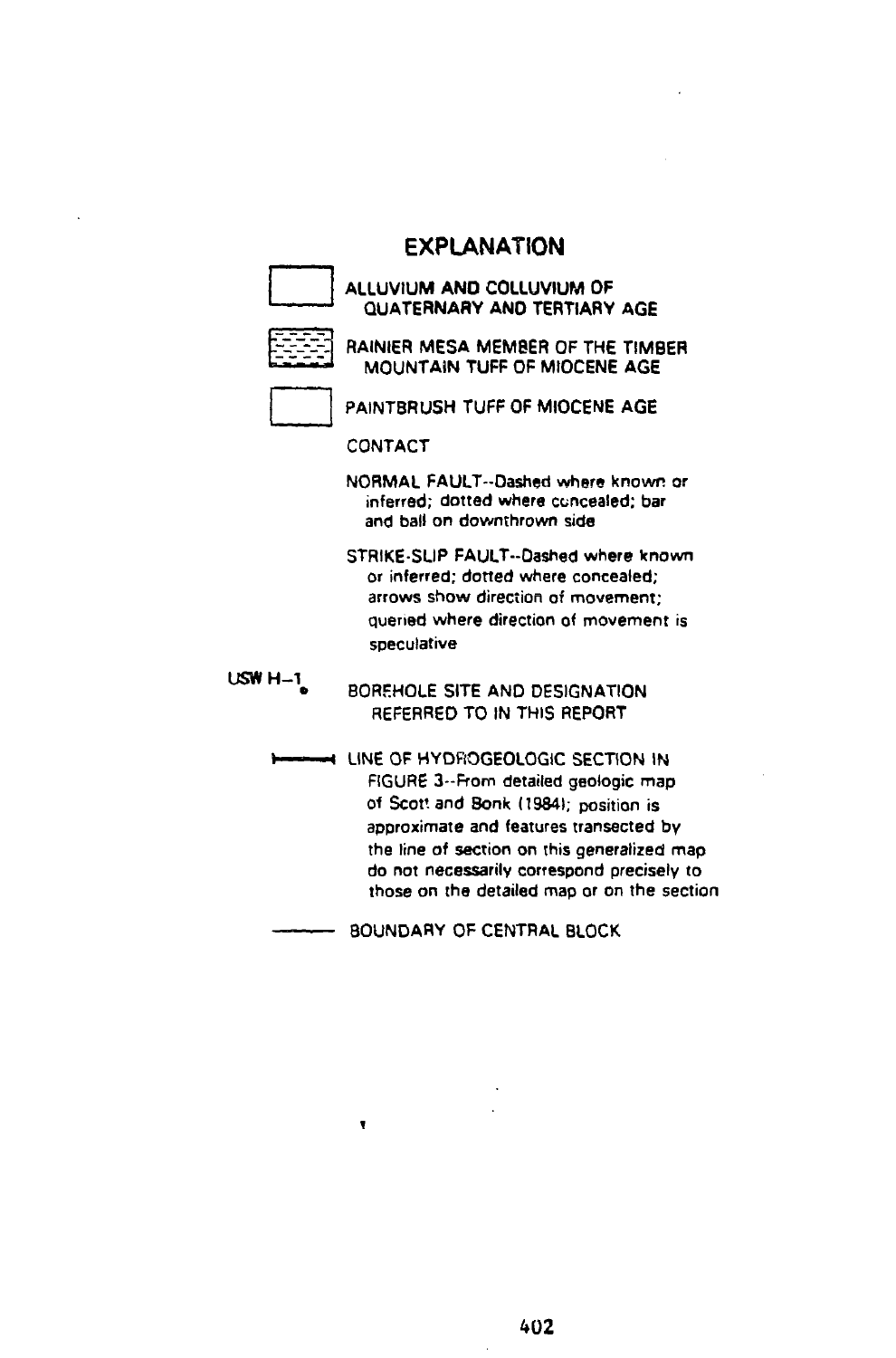**The climate of the Yucca Mountain area i% arid. Only recently have measurements of precipitation been made at Yucca Mountain itself. Average** annual precipitation is estimated to be about 5.9 in/yr (150 mm/yr), based **on information presented by Quiring (1983). Nearly three-fourths of the annual precipitation occurs during the cool season (October-April), generally as rainfall resulting from frontal systems moving through the region, and occasionally as snowfall. The altitude of Yucca Mountain is too low for snow to persist for more than a few days. Warm-season precipitation generally occurs as thunderstorms. No perennial streams exist in the Yucca Mountain area. Surface runoff is infrequent and of short duration, occurring only as** a **direct result of intense precipitation or rapid snowmelt.**

Geologically, Yucca Mountain is within the Basin and Range province. The mountain is underlain for the most part by a thick sequence of silicic volcanic tuff of Miocene age (fig. 2). In the unsaturated zone of the central block, three formations occur beneath the alluvium. In descending stratigraphic order, these are: Paintbrush Tuff (including the Tiva Canyon, Yucca Mountain, Pah Canyon, and Topopah Spring Members), tuffaceous beds of Calico Hills, and Crater Flat Tuff (including the Prow Pass and Bullfrog Members). The Rainier Mesa Member of the Timber Mountain Tuff, which overlies the Paintbrush Tuff, also occurs locally in topographic lows near the central block (fig. 2). The Paintbrush Tuff is the only unit exposed in the central block (fig. 2). These formations and their component members are distinguished stratigraphically by their petrographic characteristics.

The physical properties within each formation vary considerably, which is largely due to variations in the degree of welding of the tuff. The physical-property boundaries do not correspond to rock-stratigraphic boundaries in most cases. Because the physical properties largely control the characteristics of water occurrence and flow in the unsaturated zone, the rocks have been grouped into hydrogeologic units, based principally on the degree of welding. Beneath the alluvium, five hydrogeologic units have been identified: Tiva Canyon welded unit, Paintbrush nonwelded unit, Topopah Spring welded unit, Calico Hills nonwelded unit, and Crater Flat unit.

In detail, the structural geology of the Yucca Mountain area is very complex, as reflected in the geologic map (fig. 2) and the hydrogeologic sections (fig. 3). The volcanic plateau of Yucca Mountain is broken into structural blocks bounded by major north-striking and West-dipping normal faults with as much as 330 ft (100 m) of vertical separation (Scott et al., 1983). Northwest-striking strike-slip faults with minor horizontal t **separation form a second type of faulting.** Two dominant sets of fractures occur on Yucca Mountain; one set strikes north-northwest, and the other strikes north-northeast. Both fracture sets have steep to vertical dips. **densities** are substantially greater in welded tuff than in nontwelded tuff (Scott et al., 1983).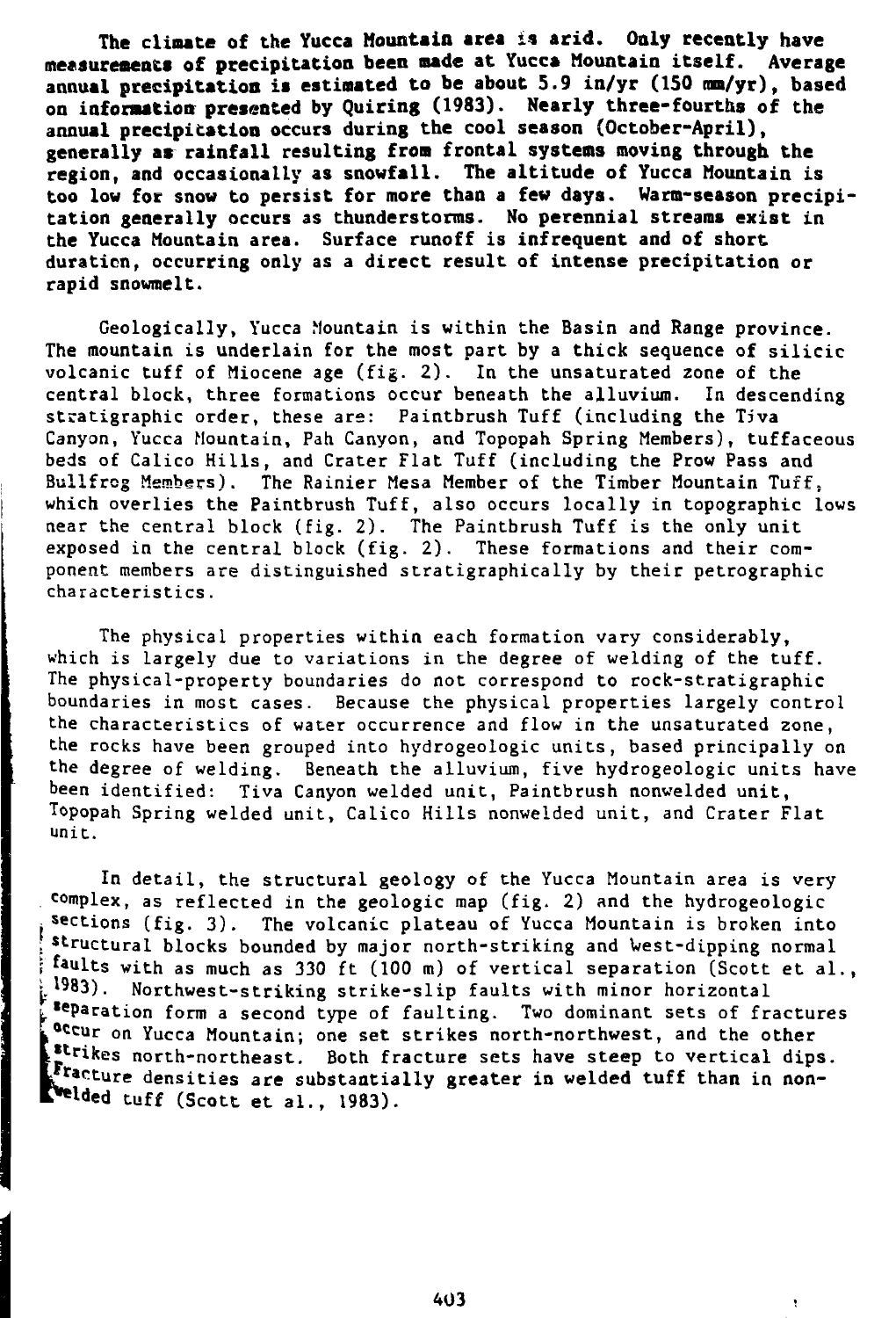

Figure 3 .-- Hydrogeologic sections across Yucca Mountain from Montager and Wilson, 1984; Scott and Bonk, 1984)

 $404$ 

۰.,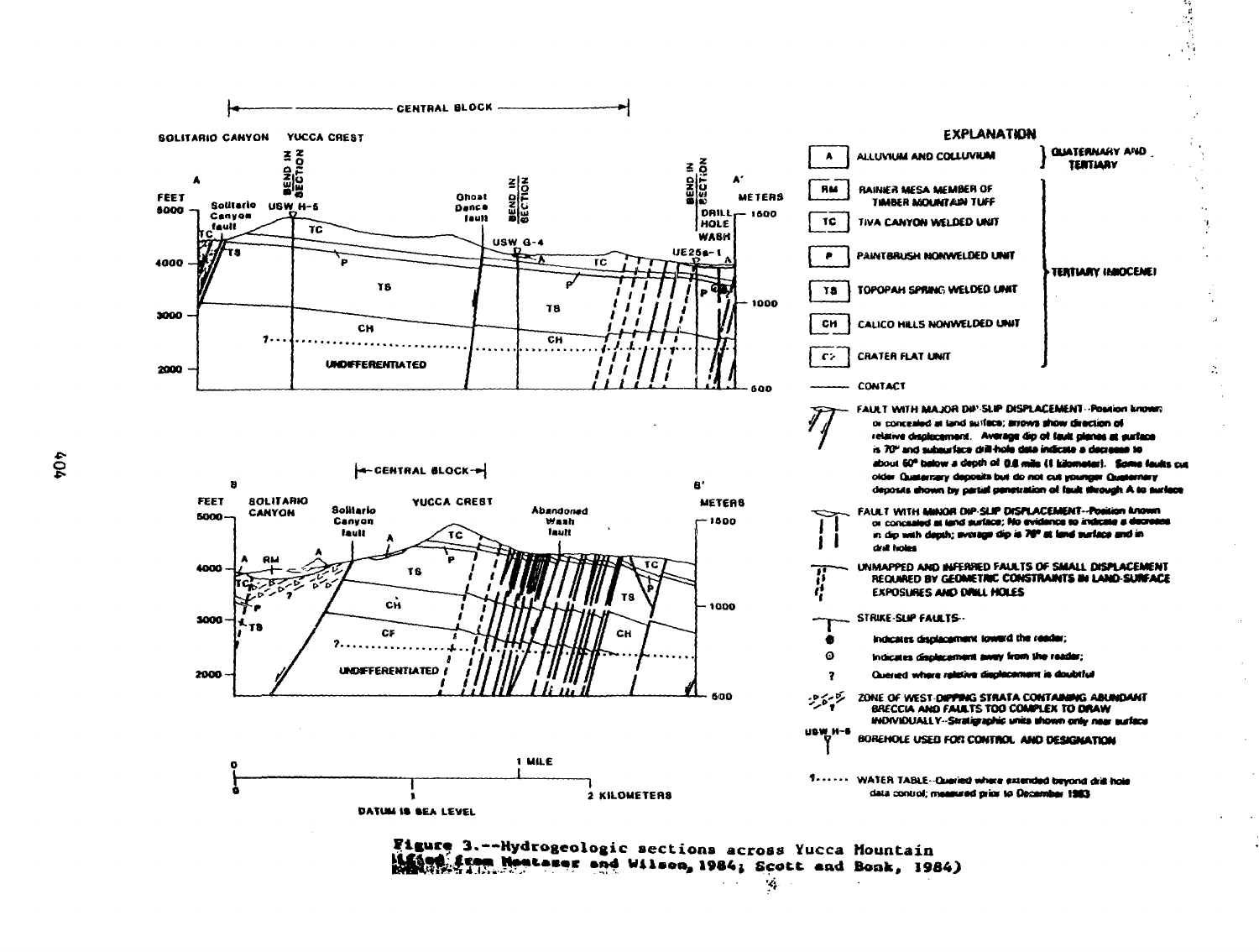**The central structural block (fig. 2) is approximately triangular**shaped. The structural geology of this block is less complex than in the surrounding area, although one long, nearly vertical normal fault has been **mapped in the block (Ghost Dance fault, fig. 2 and fig. 3, Section A-A<sup>1</sup> ). The central block is bounded by a normal fault on the west (Solitario Canyon fault). by zones of normal faults on the east and southeast, and by a strike-slip shear zone underlying Drill Hole Wash on the northeast** (figs. 2 and  $3^1$ .

A thick unsaturated zone occurs beneath Yucca Mountain. The water table ranges in depth from about 2,395 to 2,560 ft (730 to 780 m) (Robison. 1984). This depth range, combined with the rugged topography of the mountain, gives a range of unsaturated-zone thickness of about 1,640 to  $2,460$  ft  $50$ :  $50$   $\frac{1}{2}$   $50$  m).

#### Hydrogeolciy

 $\frac{1}{2}$ 

Rocks in the unsaturated zone beneath Yucca Mountain are grouped in this repcr: into informal hydrogeologic units, based on their physical properties. The relationship of these units to rock-stratigraphic units and a summary c: some of their properties are shown in table  $1$ . classification generally is the same as that described by Scott et al. (1983) and as that used informally within the NNWSI Project. Hydrogeologic units consisting of vitrophyres and moderately to densely welded devitrified tuff alternate with hydrogeologic units consisting of nonwelded to partially welded tuff and bedded tuff. The Topopah Spring welded unit generally is the thickest unit in the section and is the one under consideration by the U.S. Department of Energy as the potential host rock for a repository.

Specific data on matrix porosity, saturation, water content, and hydraulic conductivity also are shown in table 1. These data are based on results of laboratory analyses of cores and are combined from a variety of sources. The following discussion of individual units is based in part on the information contained in table 1; geologic information is based mostly on descriptions of Robert B. Scott (U.S. Geological Survey, written commun., 19S. Compared to the nonwelded units, the welded units have relatively large mean fracture density (8 to 40 fractures per unit cubic meter), small mean matrix porosities (12 to 23 percent), and large bulk hydraulic conductivities (0.33 to 33 ft/d, or 0.1 to 10 m/d). Mean matrix Porosity of the nonwelded units ranges from 31 to 46 percent. Hydraulic conductivities of the welded and the zeolitic facies of the nonwelded units  $(6.5 \times 10^{-6} \text{ to } 9.8 \times 10^{-6} \text{ ft/d}, \text{ or } 2 \times 10^{-6} \text{ to } 8 \times 10^{-6} \text{ m/d})$  are substantially less than hydraulic conductivities of the vitric facies and bedded layers of the nonwelded units (.013 to 0.03 ft/d, or 0.004 to  $0.009$  m/d). At Yucca Mountain, the central block, or primary repository area, is bounded on the east and west sides by major north-striking normal faults or fault zones that may be either flow barriers or flow pathways in the unsaturated zone. Other fuults with similar hydrologic characteristics <sup>occur</sup> in the central block; however, faulting within the block is much less than outside the block.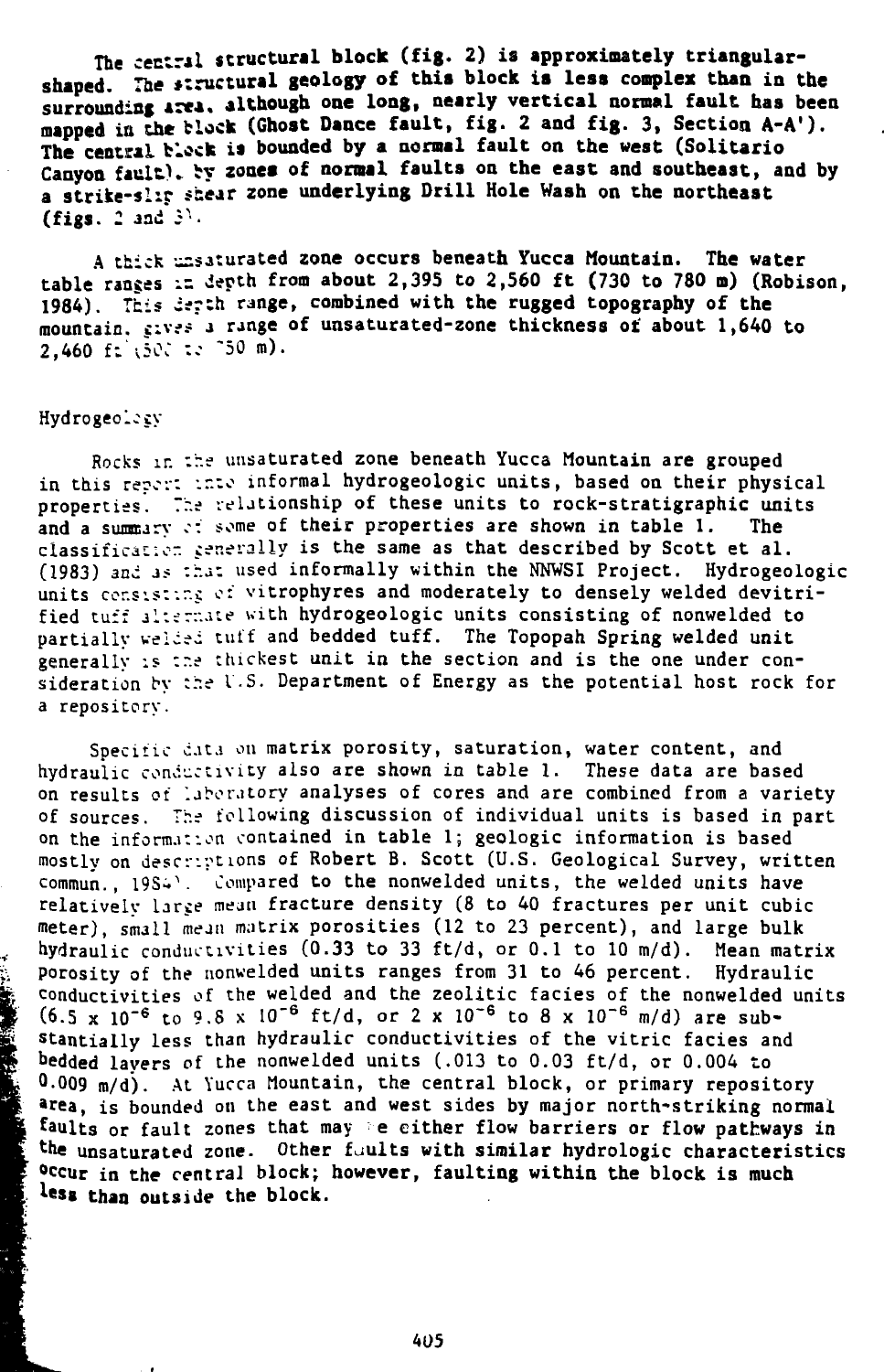## Table 1.--Summary of hydrologic properties of hydrogeologic units (modified from Montazer and Wilson, 1984)

| Strotigraphic<br>anit. |                                                  | <b>Tutt</b><br>lithology<br>usit.                            |                                            | Approsi-<br>demnity <sup>2</sup> .<br>mate<br>in.<br>lihirkacaa<br>ia feet<br>(getera | <b>Fracture</b>                                               | <b>Generalized</b><br>permeability <sup>3</sup> |             | Matrix properties (from analyses of core) <sup>4</sup> |                       |                         |                            |                                      |                      |                           |         |                                                           |                                                                 |  |
|------------------------|--------------------------------------------------|--------------------------------------------------------------|--------------------------------------------|---------------------------------------------------------------------------------------|---------------------------------------------------------------|-------------------------------------------------|-------------|--------------------------------------------------------|-----------------------|-------------------------|----------------------------|--------------------------------------|----------------------|---------------------------|---------|-----------------------------------------------------------|-----------------------------------------------------------------|--|
|                        |                                                  |                                                              | Hydrogeologic Irange of                    |                                                                                       |                                                               |                                                 |             | Porosity<br>(percent)                                  |                       | Saturation<br>(percent) |                            | Water centeni. Iv<br>weight (person) |                      | <b>Laturated</b>          |         | (Mydraulic conductivity, in f1/d(n/d)<br><b>Iffective</b> |                                                                 |  |
|                        |                                                  |                                                              |                                            |                                                                                       | fractures<br>/yd <sup>3</sup> (frac-<br>aren/m <sup>3</sup> ) | <b>HALTIS</b>                                   | Fracture    | Number of News<br>samples                              |                       | Std.<br>dev.            | Humber of Bean<br>sambles. | std.<br>dev                          | Humber of<br>samples | <b>Sec. 1</b><br>Arv.     | samples | <b>DEMA</b>                                               | No. of Greentric Estimate <sup>8</sup>                          |  |
|                        | Allavius                                         | ----                                                         | Ailuvius                                   | $0 - 96$<br>$(0-10)$                                                                  | $- - - -$                                                     | Generally<br><i>substantial</i>                 | $- - - -$   |                                                        |                       |                         |                            |                                      |                      |                           | --      |                                                           | ---------                                                       |  |
| Ē<br>hathruth          | Tive Canyon<br><b>Healier</b>                    | m                                                            | <b>Tive Canyon</b><br>welded unit          | $0 - 432$<br>$(0-150)$                                                                | $8 - 16$<br>$(10-20)$                                         | Megligible                                      | Substantial | 12                                                     | 12                    | 7.6                     | 6                          | 67<br>23                             | 6                    | $5 - i$<br>6.5            | 11      | $6.6 \pm 10^{-6}$<br>$(2x10^{-6})$                        |                                                                 |  |
|                        | <b>Yucca</b><br><b>Houstain</b><br><b>Heaber</b> | m. s                                                         | Paintbrush<br>nonwelded                    | $65 - 328$                                                                            | ı.                                                            | <b>Hoderate</b>                                 | Small?      | 14                                                     | 46                    | -11                     | я.                         | 61<br>15                             | 19<br>$\bullet$      | $\mathbf{u}$              | 5.      | <b>3z10-2</b>                                             | 9.8x10 <sup>-4</sup>                                            |  |
|                        | Pah Canyon<br><b>Homber</b>                      |                                                              | unit                                       | $(20 - 100)$                                                                          | $\mathbf{u}$                                                  |                                                 |             |                                                        |                       |                         |                            |                                      |                      |                           |         | $(9a)0^{-3}$                                              | $(^5111^{-1})$                                                  |  |
|                        | Topopah<br>Spring<br><b>Anahor</b>               | <b>ND</b>                                                    | Topopah<br>Spring<br>weided<br><b>HALL</b> | 951-1180<br>$(790 - 360)$                                                             | $4 - 30$<br>$(0 - 40)$                                        | Megiinibie                                      | Substantial | 56                                                     | 14                    | 3.5                     | 66                         | 65<br>19                             | 29                   | $5.5 \quad 2.8$           | 27      | 9.8x10 <sup>-4</sup><br>$(3x10^{-6})$                     | $5.2010 - T$<br>(1.4107)                                        |  |
|                        | Tuffnceous beds of<br>Colice Bills               | kv)<br>$\cdot$<br>(D)<br>m l<br>$\sqrt{10}$<br>$8 \vee$ part | Calico Milla<br>nouvelded<br>∕≋<br>unit    | $328 - 1312$<br>$(100 - 400)$                                                         | $2 - 3$<br>$(2-3)$                                            | $(V)$ Sub-<br>atsa-<br>(D)<br>れいレ<br>Small      | Small?      | s<br>(v)                                               | $\overline{M}$<br>(D) |                         | x.<br>(V)                  | 90<br>--<br>(D)                      | --<br>(v)            | المسر<br>----<br><b>A</b> | (V)     | $1.3110^{-1}$<br>(4=l0 <sup>-3</sup> )<br>(D)             | 5210-4<br>$(v)$ <sup>6</sup> 1.5x10 <sup>-4</sup> )<br>$\omega$ |  |
| F) at                  | <b>Prov Pass</b><br><b>Henber</b>                | 200 <sup>o</sup><br>flitic)                                  | $\frac{\sqrt{2}}{\sqrt{2}}$                |                                                                                       |                                                               | to seg-<br>ligibie                              |             | 14                                                     | 34                    | 7.5                     | 25                         | 21<br>ь.                             | -16<br>26            | -5                        | 22      | $2.6x10^{-5}$<br>$(8x10^{-9})$                            | $5.2x10^{-8}$<br>$(91.410^{-6})$                                |  |
| erate<br>Diff          | <b>Sallfres</b><br><b>Smither</b>                | no, ar, a<br>(uadiffer-<br>catisted)                         | <b>AND Flat Holt</b>                       | 656<br>$(0-200)$                                                                      | $6 - 19$<br>$(1 - 25)$                                        | Variable                                        | Variable    | 42                                                     | $\overline{2}$        | 6.4                     | 21                         | 90<br>4.7                            |                      | $ - - -$                  | 19      | $5 - 10^{-4}$                                             |                                                                 |  |

(HD, moderntely to densely welded; MP, nonwelded to partially welded; (V), vatric; (D), devitrified; B, bedded; fractures/m<sup>1</sup>, fractures per cubic mater; fractures/yd<sup>3</sup>, fractures per cubic yard; Std. dev., stradard deviation; m/d, meters per day

'Thickness from geologic sections of Scott and Sonk (1984).

Speatt at al. (1983).

المعاطي والمتقاطعة أأبال

<sup>3</sup>Inferred from physical properties.

"Fauscon: Anderson (1981); R.R. Peters (Sandia Mational Laboratories, written commun., 1983); Bush et al.(1983); Therderson (1983); Weeks and Wilson (1984).<br>Weblack and Wilson (1984); Sand from G.W. Gee

(Pacific Morthwest Loboratories, written comma., 1981) (6) were applied to the geneetric means of soluceted typicanlic conductivity.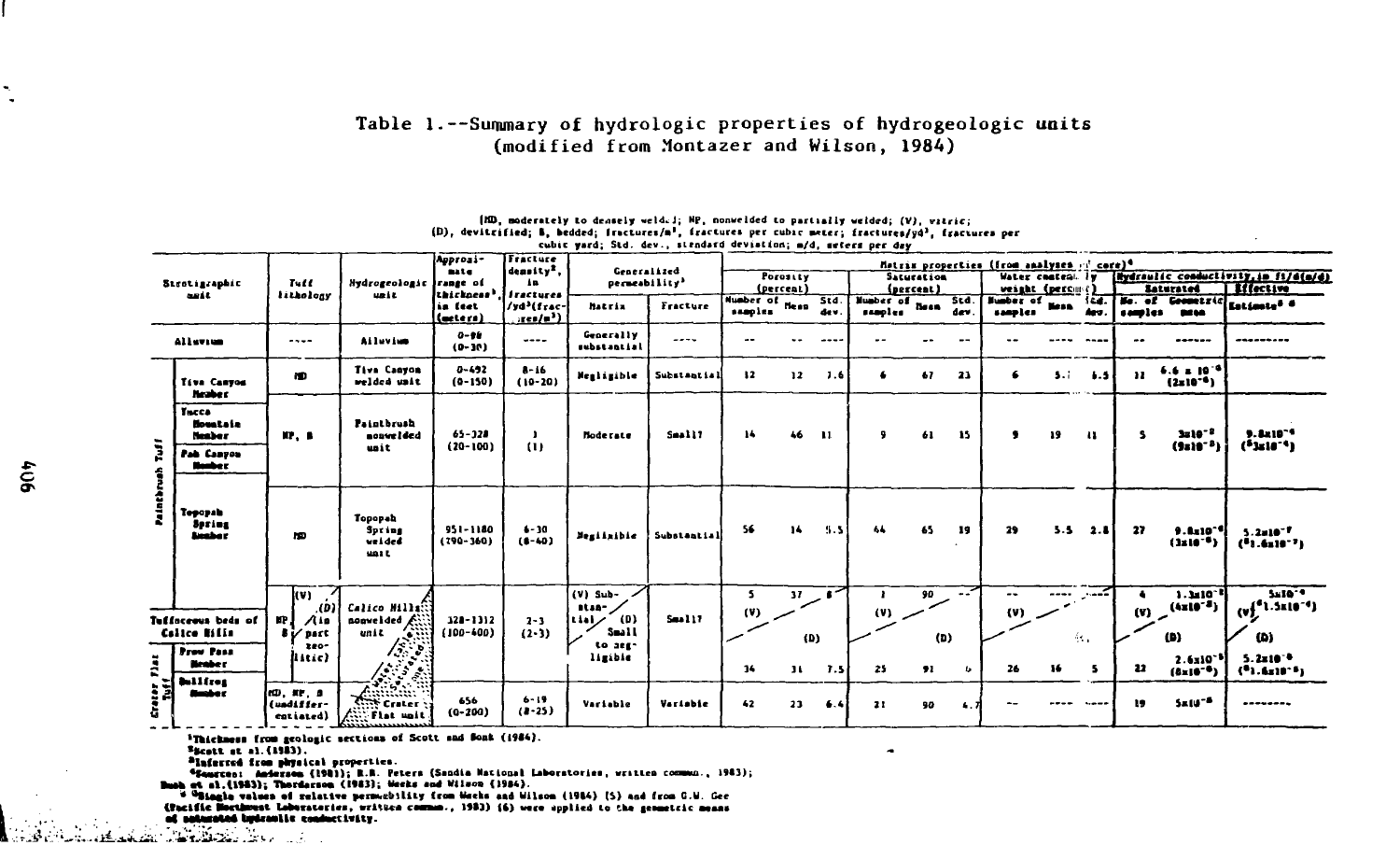Hydrogeologic features that probably affect flow significantly in the unsaturated zone at Yucca Mountain include the presence of fraetured porcuz media, layered units with contrasting properties, dipping units, bounding: **asjor** faults, and a deep water table. These features probably result in the occurrence of phenomena such as fracture and matrix flow, retardation of flow by capillary barriers, infiltration into fractured rocks, lateral flow, perched ground water zones, and vapor movement. All **these phenomena are incorporated** into **the** conceptual model.

### Conceptual Model of ilow

The manner in which <sup>f</sup>low probably occurs in the unsaturated zone at Yucca Mountain is described hereafter, based on: (1) Knowledge of the hydrogeologic framework; (2) application of the principles of unsaturated flow, including those described above; and (3) interpretation of some preliminary data from ongoing field and laboratory investigations. A detailed description of the conceptual model of flow is giver in Montazer and Wilson (1984).

Average annual precipitation at Yucca Mountain is estimated to be about  $5.9 \text{ in/yr}$  (150 mm/yr). From analyses of the relationships among precipitation, recharg-, and altitude, recharge to the saturated zone is conservatively estimated to be about  $0.02$  in/yr  $(0.5 \text{ mm/yr})$ . This value probably approximates net infiltration, but this assumption may not be valid if the travel time through the recharging paths (structural features, for example) is longer than the duration of major phases of climatic cycles. Estimates of flux distributions are summarized as follows (Montazer and Wilson, 1984): (1) From 0.004 to about 4 in/yr  $(0.1$  to about 100 nun/yr) of vertical flux may be occurring in the Paintbrush nonwelded unit, but the magnitude of vertical flux depends on the effectiveness of the capillary barrier at the lower contact of this unit; (2) the capacity to transmit lateral flux in the Paintbrush nonwelded unit is more than 4 in/yr (100 mm/yr), and the potential lateral volumetric flow rate is about twice the maximum estimated volumetric infiltration rate; (3) from 4 x  $10^{-3}$  to 2 x  $10^{-2}$  in/yr (0.1 to 0.5 mm/yr) of flux could be occurring in the matrix of the Topopah Spring welded unit, but flux in the fractures is unknown; (4) flux in the Calico Hills nonwelded unit is variable, but probably is limited to 2.4 x  $10^{-4}$  in/yr (0.006 mm/yr) in the downward direction; and (5) results of analyses of the geothermal heat-flux data show that about  $1 \times 10^{-3}$  to 2  $\times 10^{-3}$  in/yr (0.025 to 0.05 mm/yr) of upward flux occurs in the Topopah Spring welded unit, possibly as a result of upward-moving vapor-saturated air, but the results are uncertain because of possible alternative interpretations of the data. These analyses indicate that the distribution of the vertical percolation is nonuniform in the unsaturated zone at Yucca Mountain. In the Paintbrush nonwelded unit, percolation rates probably are rapid and occur both vertically and laterally; but in the Topopah Spring welded unit, rates probably are extremely slow or even negative.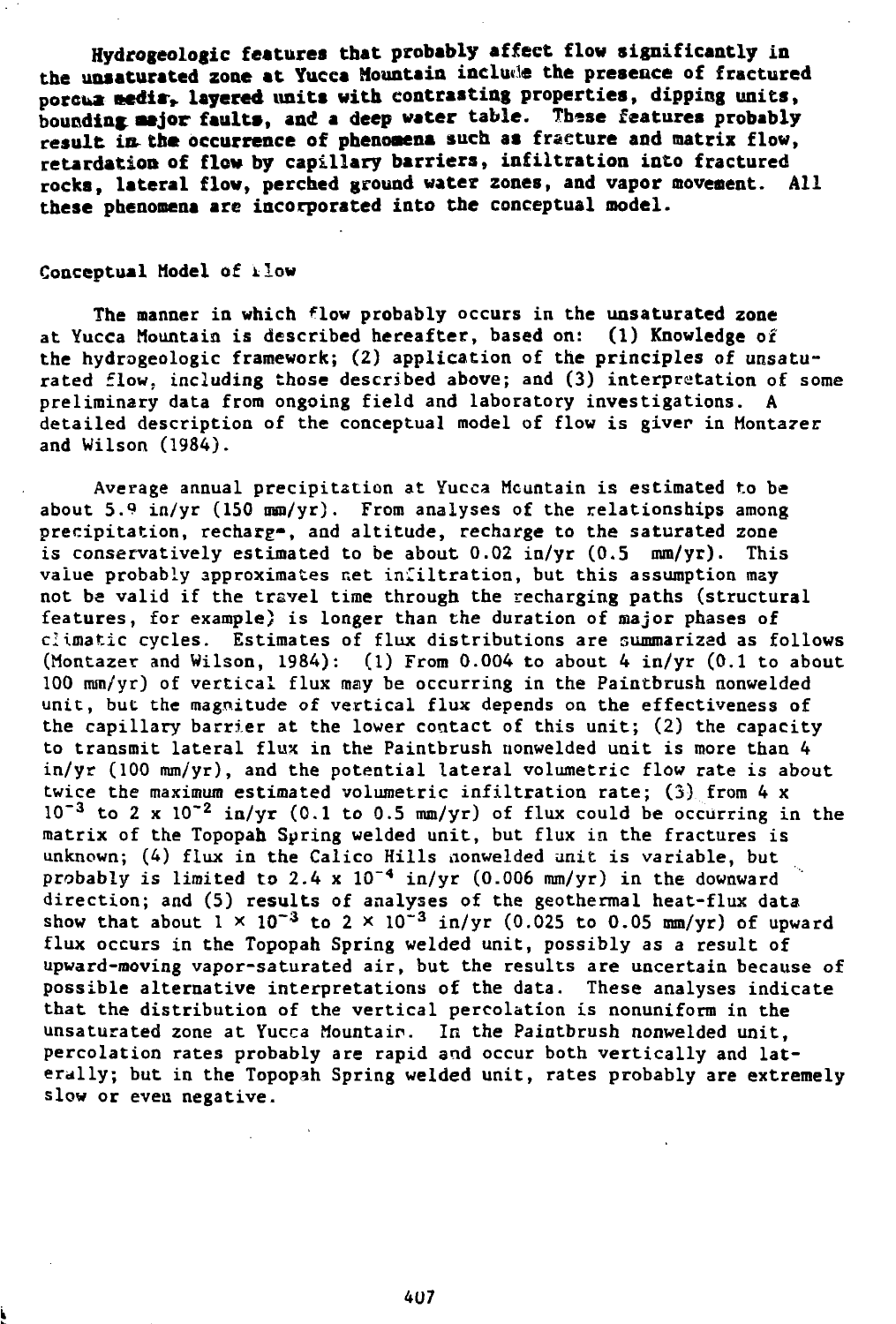**The general concept of flow at Yucca Mountain is illustrated in the** section shown in figure 4. Flow through the unsaturated system is initiated by infiltration of precipitation at the land surface. Water infil**trates principally into the Tiva Canyon welded** unit, **but also into the** alluvium. Paintbrush nonwelded unit, and Topopah Spring welded unit where they are exposed at the land surface. Water that is not lost by evapo**transpiration and interflow becomes net infiltration and moves rapidly downward through fractures of the Tiva Canyon welded unit. The combination of dipping beds, permeability layering, and capillary-barrier effects results in significant lateral flow within the Paintbrush nonwelded** unit **toward the bounding structural features. Host of the infiltrated water is** transmiteed downward to the water table along structural features. Some **flow occur- through the matrices from the Paintbrush nonwelded unit into the underlying Topopah** Spring **welded unit, but a capillary barrier retards** flow into **the** fractures of **the** Topopah Spring **welded** unit.

At Yucca Mountain, nonuniform infiltration periodically produces moderately intense fluxes. Under such fluctuations of infiltration intensity, a zone of transient flux develops near the upper part of the unsaturated-zone profile. At depths greater than  $u$  few tens to hundreds of feet this transient flux dampens out, and flow reaches a more or less (quasi) steady-state condition. In the shallow transient zone, the phenomena of hysteresis and air entrapment are  $u$ ctive. One of the effects of these phenomena is to start fracture flow in the Tiva Canyon welded unit much earlier in the wetting cycle than would be predicted by the drainage curves. Therefore, pulses of infiltration may cause rapid percolation down through the Tiva Canyon welded unit and into the Paintbrush nonwelded unit. Hysteresis effects may occur in the upper part of the Paintbrush nonwelded unit and result in rejection of downward percolating water much sooner than would be predicted by drainage curves. These effects result in the start of unsaturated lateral flow along the contact between the Tiva Canyon welded and the Paintbrush nonwelded units. Depending on the areal extent of the infiltration pulse, this lateral flow may reach structural features, where development of perched ground water is possible. This temporarily perched ground water drains into the structural flowpaths and much of it travels directly to the water table; some of this water moves into the matrix of the Paintbrush nonweided unit and other units along the path.

 $\mathcal{L}$ 

ر<br>باش Several factors indicate that the net flux in the Topopah Spring welded unit is very small. Fracture flow into the Topopah Spring **welded** unit is retarded by the capillary barrier that exists between the Paintbrush nonwelded unit and this welded unit. Limited fracture flow may occum near the upper contact of the Topopah Spring welded unit; however, movement into the matrix diminishes the extent of fracture flow in the deeper part of this unit. Considering the potential for vapor transport **under** ge thermal gradients, the net flux in parts of the Topopah Spring welded unit may be smaller than the downward liquid flux. Probably only a small parties of the net infiltration is transmitted through the Topopah Spring welded unit. The excess net infiltration probably flows laterally into the **s** tural features, which, therefore, transmit the major part of the infiled trated water.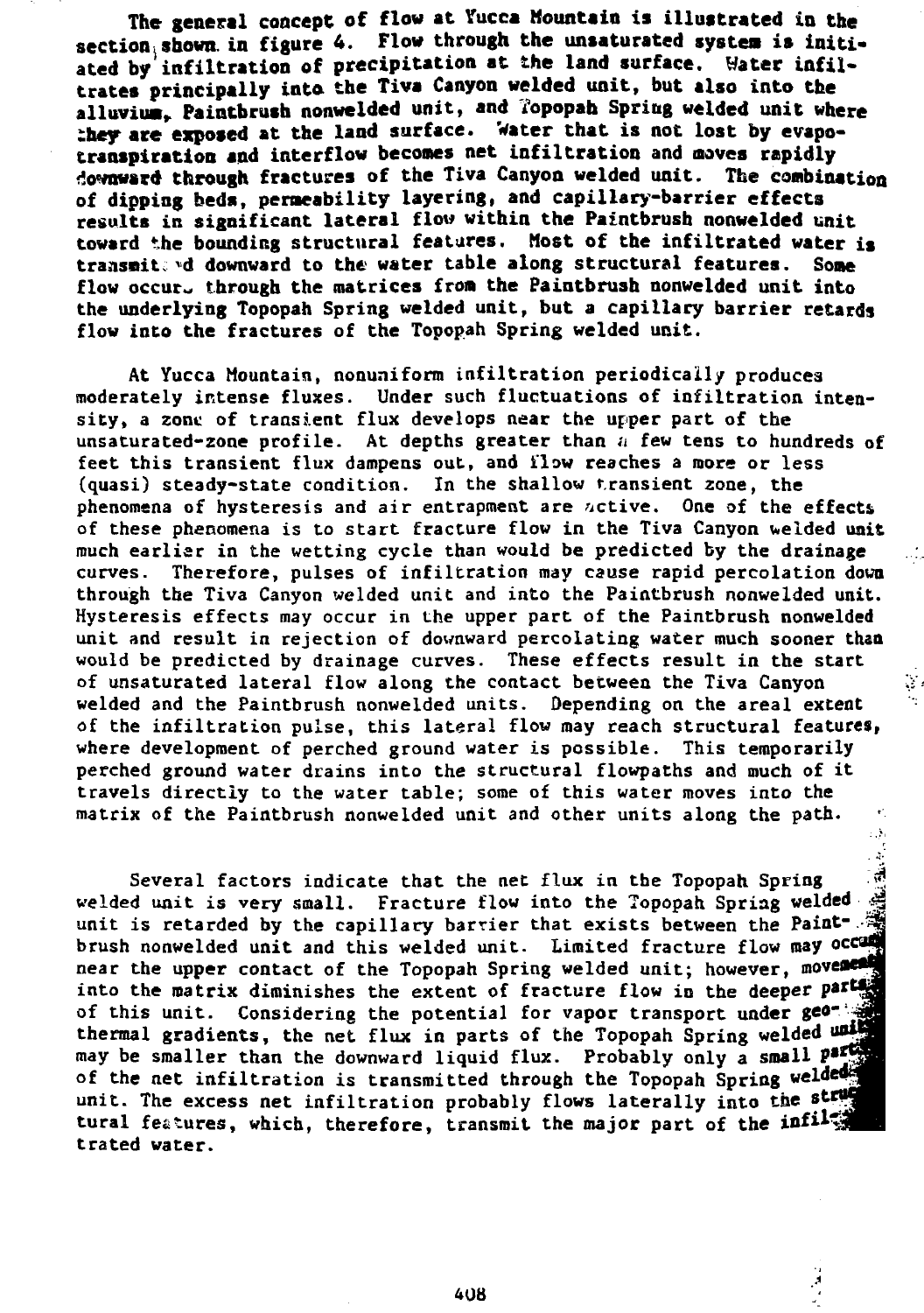

**r-**

**NOT TO SCALE**

## **EXPLANATION**



**Figure 4.—Generalized section across Yucca Mountain showing conceptualized flow regime. Lengths of solid arrows show relative magnitudes of fluxes (modified from Montazer and Wilson, 1984).**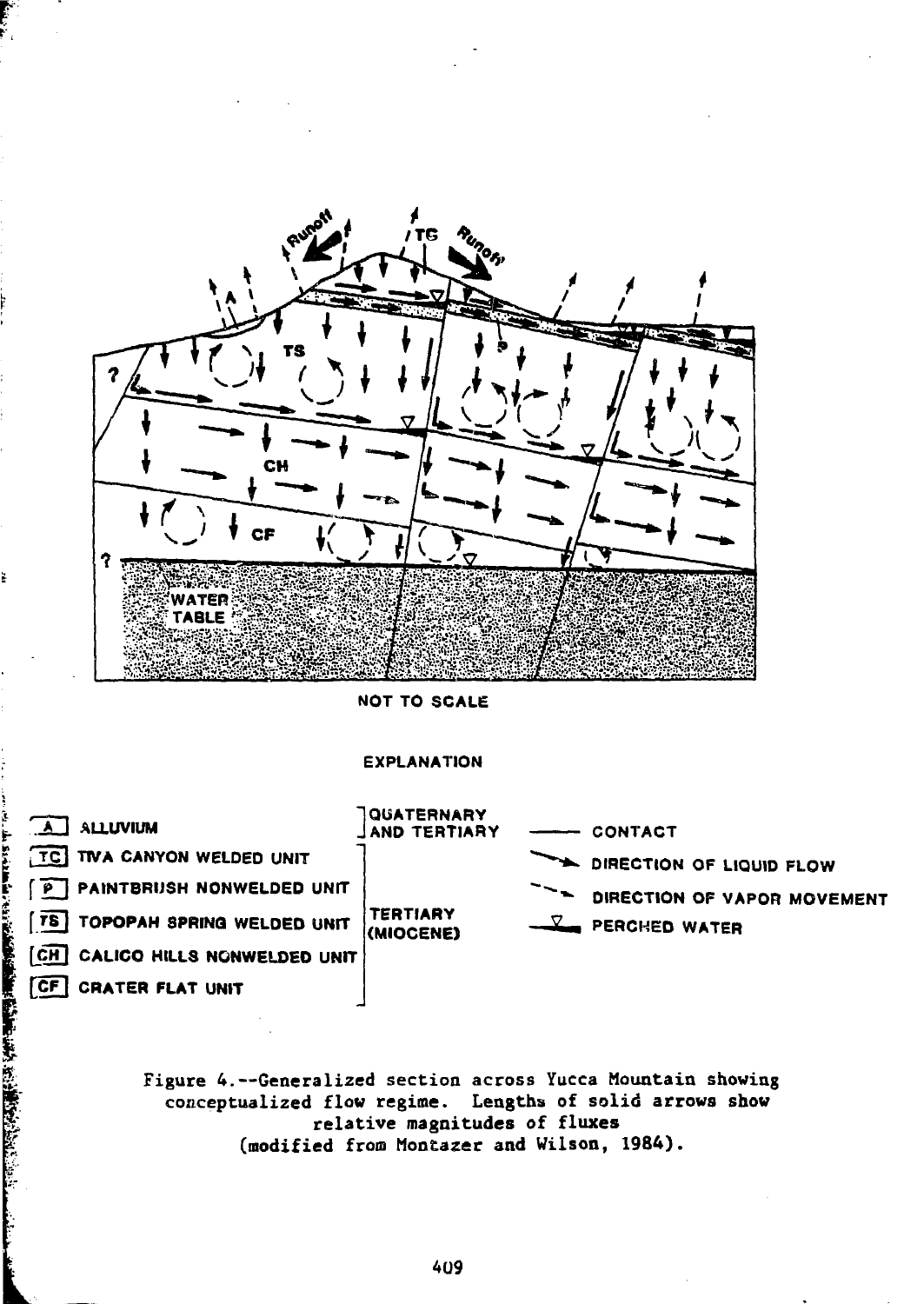**Flow enters the Calico Hills nonwelded unit either from the matrix**<br>In Tonovali Spring welded unit or through structural flowpaths. Most of the Topopau Spring welded unit or through structural flowpaths. **structural features probably becoae hydraulically discontinuous as they** cross the Calico Hills nonwelded unit. Some water reaches the water table **through these features, but perched water and down-dip flow may occur along** the **upper contact of the Calico Hills nonwelded unit. This laterally moving water percolates downward into the matrix of the Calico Hills unit. Vertical flux** through **this unit probably is limited to 2.4 x 10~<sup>4</sup> in/yr (0.006 mn/yr). lateral flow probably occurs within this unit, but may not be as** significant as **the lateral flow within the Paintbrush nonwelded unit.**

**Structural features transect a variety of welded and nonwelded tuff units. Variations in properties of these tuff units could result in local perching above** or within the nonwelded units in the vicinity of these structural features. This perched water may take a variety of pathways: (1) It may move laterally along the upper contact or within the nonwelded unit; (2) it may move downward through the nonwelded unit; or (3) it may move downward along the structural pathway. The result is an uneven distribution of moisture content within the unit in the vicinity of the structural feature. Ultimately, the water flows through the Calico Hills nonwelded unit and reaches the water table, either beneath the central block, or at the structural features immediately east of the block, or farther east, where the water table is within the Topopah Spring welded unit.

### Conclusions

The authors believe that the conceptual model described in this report is based on an appropriate hydrogeologic framework. Therefore, the degree to which the model accurately describes flow conditions at Yucca Mountain depends in large measure on the appropriateness of the assumptions used and on the boundary flux assigned to the model. Many of the processes incorporated in the model are bssed on the presumed substantial difference between the relatively slow percolation rate in the Vopopah Spring welded unit beneath the block and the relatively large net infiltration entering the system. Several types of evidence support the slow percolation **rate.** However, the net infiltration at Yucca Mountain principally is based on an application of regional analyses; thus, the rate is very uncertain. Further definition of this rate is required to assess the accuracy of the flow conditions described by the model.

The model can provide a basis for making preliminary assessments of the hydrologic integrity of a potential repository in the unsaturated zone at Yucca Mountain. Such assessment modeling needs to incorporate the phenomena of fracture flow, lateral flow, capillary barriers, flow through structural features, and hysteretic effects.

The model also can be a guide for further investigations **of the hydrology of the unsaturated zone at Yucca Mountain. Such investigat could include evaluations of: (1) Flux in the shallow hydrogeologic** to identify more directly the net infiltration rate; (2) flux in the major structural features bounding the central block, to assess the significance

410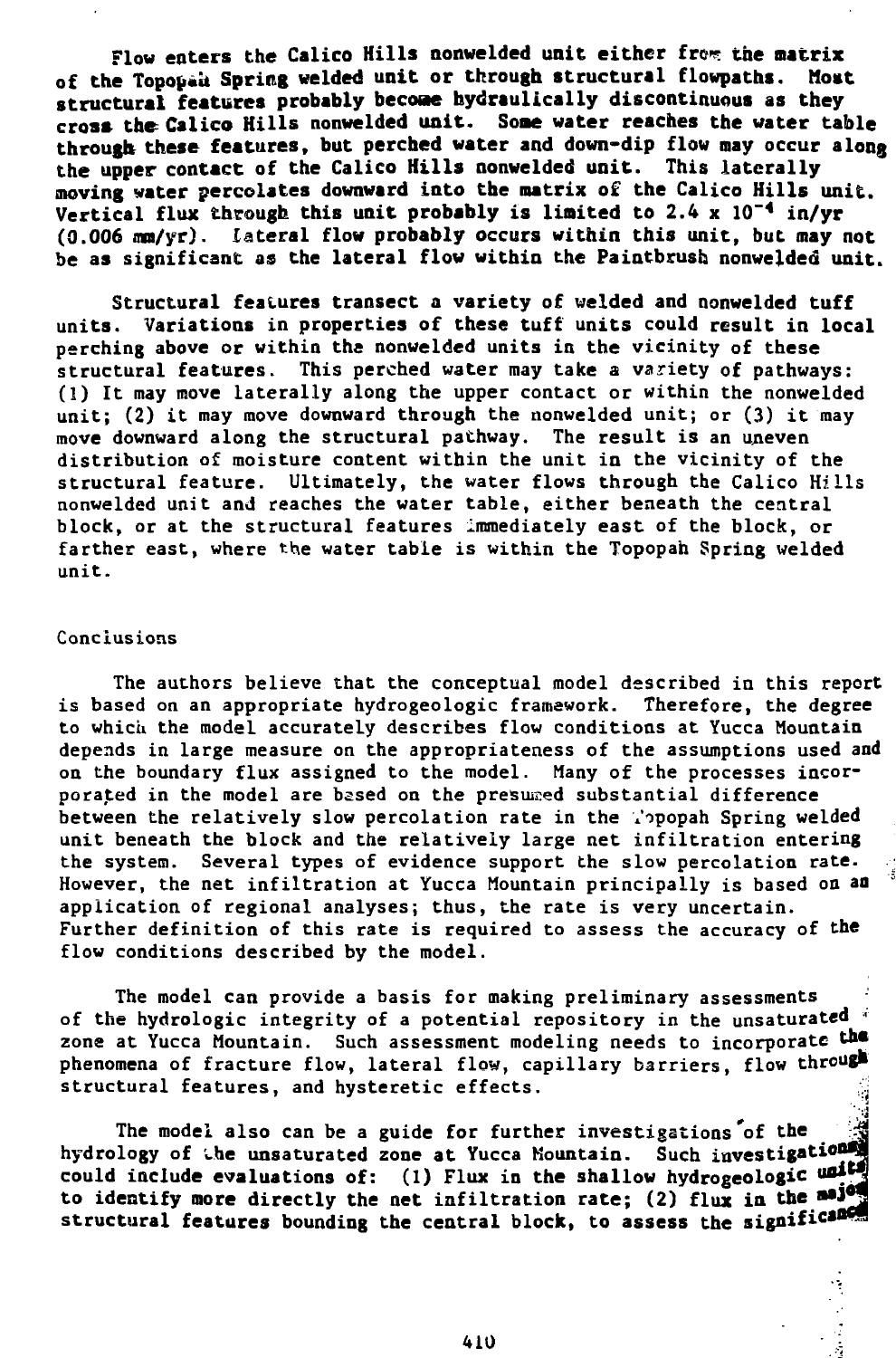**of such features aad sisila? ones that sight esist or develop £a the central block; (3) the presence or absence of perched water bodies, to assess their impact oa repository construction and integrity; (4) two-phase flux in the Topopah Spring welded unit, to evaluate the potential for** upward-moving water; and (5) the assumptions made in developing the con**ceptual model, to assess the appropriateness of the model and to provide a basis for its revision.**

#### **References**

■ 「特別の情報」

- **Anderson, L.A. 1981. Rock property analysis of core samples from the Yucca Mountain UE25a-l borehole, Nevada Test Site, Nevada, U.S. Geological Survey Open-File Report** 81-1338. 35 **pp.**
- Johnstons, J.K., **R.R. Peters** and P.F. Gnirk. 1984. Unit evaluation at Yucca Mountain, Nevada Test Site--Summary report and recommendation. Sandia National Laboratories Report SAND83. 85 pp.
- Montazer, Parviz, and W.E. Wilson. 1984. Conceptual hydrologic model of flow in the unsaturated rone, Yucca Mountain, Nevada. U.S. Geological Survey Water-Resources Investigations Report 84-4345. 55 pp.
- Quiring, R.F. 1983. Precipitation climatology of the Nevada Test Site. National Oceanic and Atmospheric Administration, National Weather Service Report WSNSO 351-88. 34 pp.
- Robison, J.H. 1984, Ground-water level data and preliminary potentiometric-surface maps of Yucca Mountain and vicinity, Nye County, Nevada. U.S. Geological Survey Water-Resources Investigations Report 84-4197. 8 pp.
- Roseboom, E.H. 1983. Disposal of high-level nuclear waste above the water table in arid regions. U.S. Geological Survey Circular 903. 21 pp.
- Rush, F.E., William Thordarson and Laura Bruckheimer. 1983. Geohydrologic and drill-hole data for test well USW H-l, adjacent to Nevada Test Site, Nye County, Nevada. U.S. Geological Survey Open-File Report 83-141. 38 pp.
- Scott, R.B. and Jerry Bonk. 1984. Preliminary geologic map of Yucca Mountain with geologic sections, Nye County, Nevada. U.S. Geological Survey Open-File Report 84-494, scale 1:12,000.
- Scott, R.B. and Mayra Castellanos. 1984. Stratigraphic and structural relations of volcanic rocks in drill hole USW GU-3 and USW G-3, Yucca Mountain, Nye County, Nevada. U.S. Geological Survey Dpen-File Report 84-491. 121 pp.
- Scott, R.B., R.W. Spengler, Sharon Diehl, A.R. Lappin and M.P. Chornack. 1983. Geologic character of tuff in the unsaturated zone at Yucca Mountain, southern Nevada, in Mercer, J.W., Rao, P.S.C., and Marine, I.W., eds., Role of the unsaturated zone in radioactive and hazardous waste disposal. Ann Arbor Science, Ann Arbor, Mich. pp. 289-335.
- Thordarson, William. 1983. Geohydrologic **data and test** results **from well J-13, Nevada Test Site, Nye County, Nevada. U.S.** Geological **Survey Water-Resources Investigations Report 83-4171. 57 pp.**